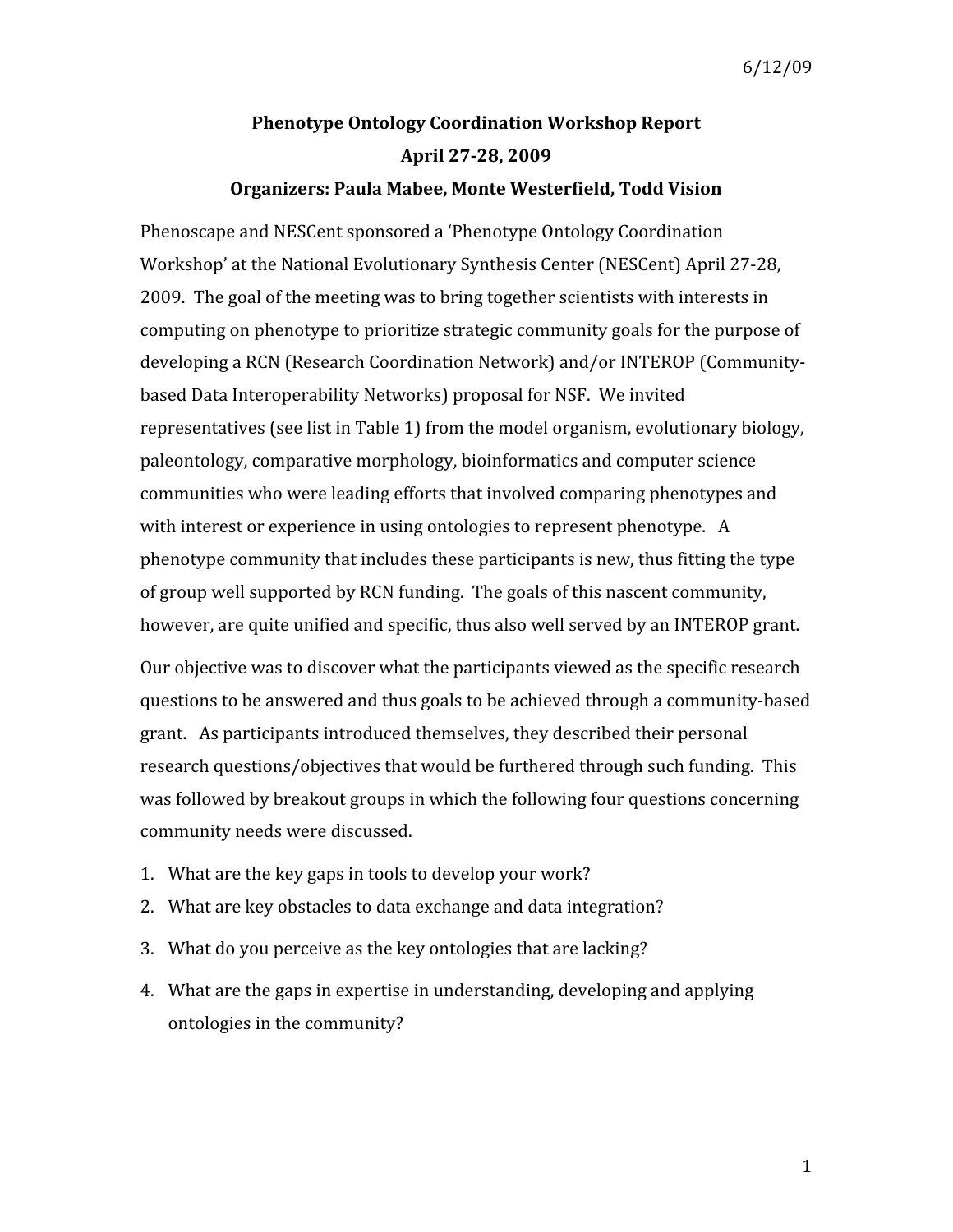The groups itemized and prioritized the many tools and ontologies that are lacking for the phenotype community, as well as the specific obstacles to data integration and exchange and community buy‐in (Table 2).

The tool gaps that were viewed as most critical were specific missing features for annotation and ontology development (Table 2A). Annotation tools currently lack rich pick‐list interfaces so that users/curators can easily find appropriate terms from one or more ontologies. Additionally, these tools do not yet facilitate collaborative annotation. One high priority missing ontology development tool feature is an 'ontology request broker' (ORB) that would allow a community member to acquire a temporary ontology term. Annotation could thus proceed without a time lag (waiting for community to vet the term and gatekeeper to add), and without the use of multiple applications. Related to this is a desired feature that would allow multi-ontology aware editing and alignment, i.e. it would allow the ontology editor who is the process of adding a term or synonym to see similar terms from other ontologies and to add new terms or cross reference and align with existing ones accordingly. Such an 'ontology request broker' fits between annotation vs. ontology development and could be plugged into multiple databases. Other high priority ontology development features include ontology alignment tools [term matching] and tools to extract semantic data (terms and synonyms) from the literature. An important tool that came up repeatedly in this workshop was a mechanism to 'phenoblast', i.e. perform cross-database searches for similar phenotypes (Table 2A).

In relation to ontologies, participants identified the alignment among currently siloed anatomy ontologies as particularly important (Table 2B). Formalizing standards and practices for phenotypes and phylogenetic data was also considered high priority. These include standards for representing homology relationships, phenotype syntax, file formats and best practices for ontology development. Several types of key ontologies in the community are lacking. One of these is a common reference ontology for anatomy for a particular taxonomic subset (e.g. protostome animals) with an associated homology model. This type of ontology and associated

2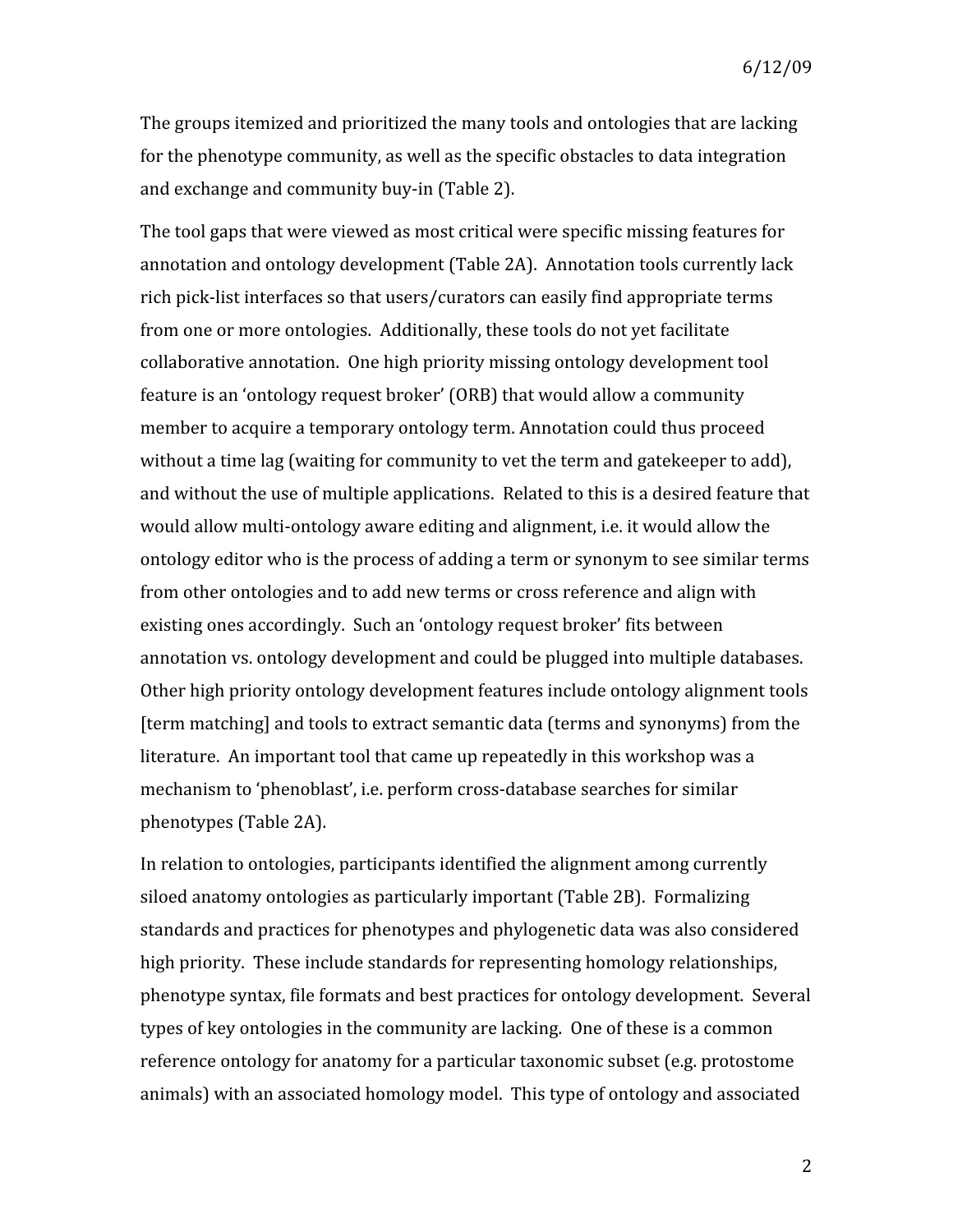homology mapping are required to address a basic search, for example, for corresponding parts among *Drosophila*, trilobites, and beetles. The lack of a homology model was also identified as a critical obstacle to data exchange and data integration (Table 2B). Anatomy ontologies are also required for many groups that currently lack them. A second type of missing ontology is a broad taxonomy ontology. The NCBI taxonomy is comprehensive but missing most extinct taxa, and it is not integrated with others. This is a central point for data integration. For ontologies that describe time (development, ecology, evolution), standard ways of representing its passage need to be worked out. Finally, functional ontologies, including whole organism processes (behavior, biomechanics, physiology) are critical to develop and augment (e.g. the GO).

The key obstacles to data exchange and integration were identified as the lack of skilled personnel and the sociological issues that apply to communities adopting new technologies and ideas. These are tied in part to lack of training, and they include cultural inertia, communication difficulties, difficulties in compromising, adopting standards, etc. (Table 2C).

Finally, the group recognized significant gaps in community understanding of ontologies and their applications. This was viewed as due to lack of skilled manpower and sociological factors (Table 2C) but also to lack of knowledge, because information about ontologies is not a typical part of a biologists' training. The community viewed their peers as not understanding what an ontology is, not knowing what ontology‐related resources are available, and most importantly, not knowing what an ontology enables. The development of a 'killer application' that is non‐biomedical was recognized as critical in providing the impetus for the community to contribute to ontology development and further applications. Community training is critical to increasing the talent pool, and it must involve a comprehensive, structured documentation of tools, data, and annotation best practices (Table 2D).

It was recognized that remediation of the above missing tools, ontologies, and standards, and community issues must be driven by the desire to address an over‐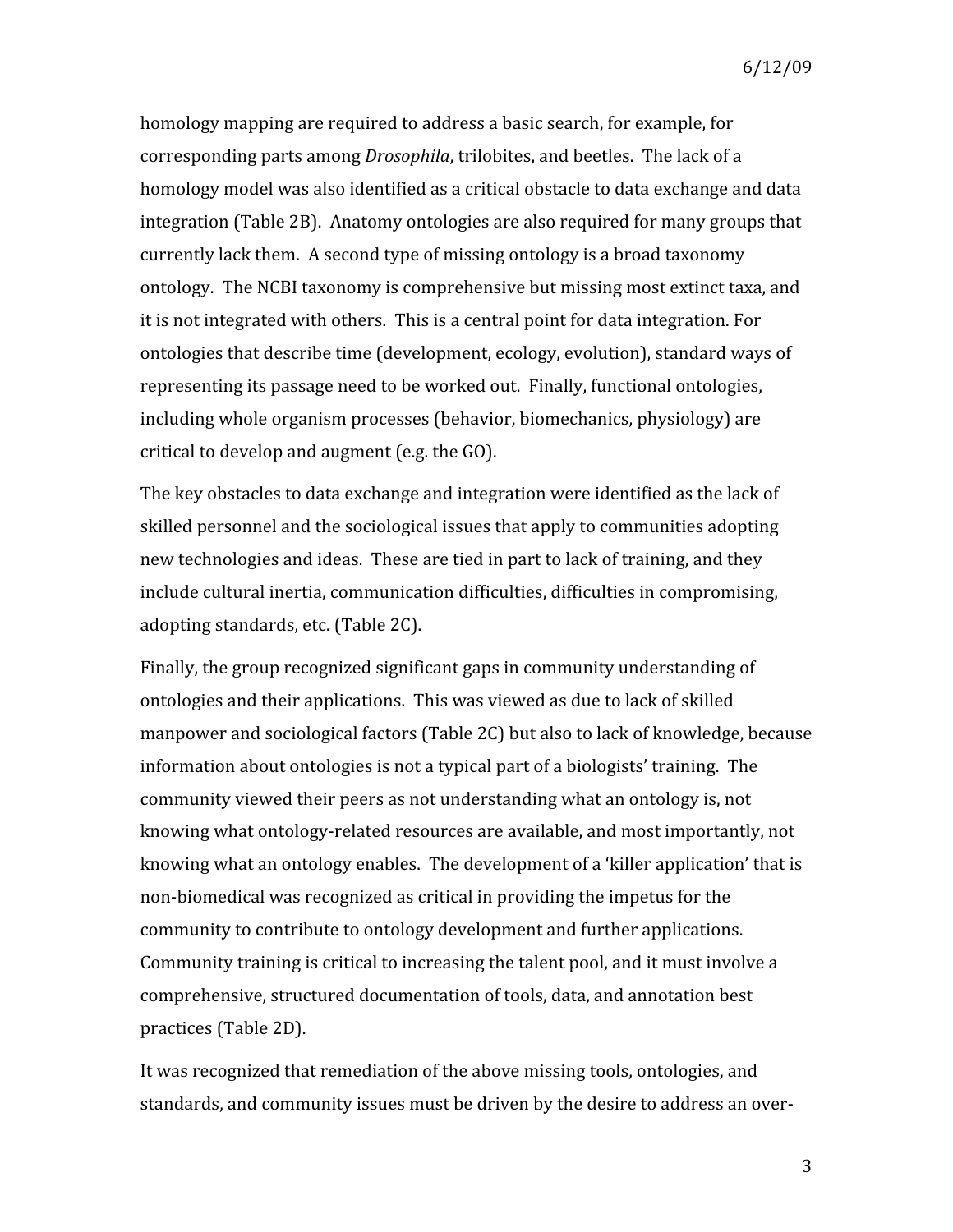arching community research question (sometimes referred to as the unifying grand challenge [GC] question). Prototyping a 'killer application' to demonstrate that this question can be most effectively addressed with ontologies, annotations, etc. would be an effective way to evoke interest and enthusiasm in this approach.

The dialogue during the remainder of the workshop was focused on defining specific use cases and generalizing to the driving research questions. Specific grant aims and requirements based on these questions were identified.

### **Use cases/Driving questions:**

The most commonly articulated use case was the analog of a gene blast search, i.e. the desire to find 'matching' phenotypes in other taxa, to explore the nature of the matches (homology, common function), and to build a list of candidate genes from all (model) taxa that possessed that structure to better understand the genetic and developmental bases of its evolution. This use case is elaborated below under 'I. Deep Time Phenotype Matching'. The overarching question for this use case might also be articulated with a different emphasis (e.g. below, 'II. Match or mismatch between phenotypes and genes?'). The specific aims and outcomes are similar.

## **I. Deep Time Phenotype Matching**:

The first question from this use case is: '*What are the structures corresponding to [structure x] in [taxon y] in other taxa (extinct or extant)?* For example, I may study the anatomy of vestigial hindlimb skeletons in boas (snakes) and want to know what the homologous parts are in fishes. I may also want to ask specifically what the vestigial remnants of legs known as 'anal spurs' in boas are homologous to in lizards. I will want to know what the evidence is that was used to assert this homology relationship. I may also want to find all the structures in vertebrates that share the function of anal spurs, and I may want to simply search on 'spur' and see what the semantic matches are.

The second question from this use case is '*What are the candidate genes for that structure?'* The set of candidate genes for evolutionary species can be built from the gene‐phenotype mappings from the model organism(s) that possess matching

4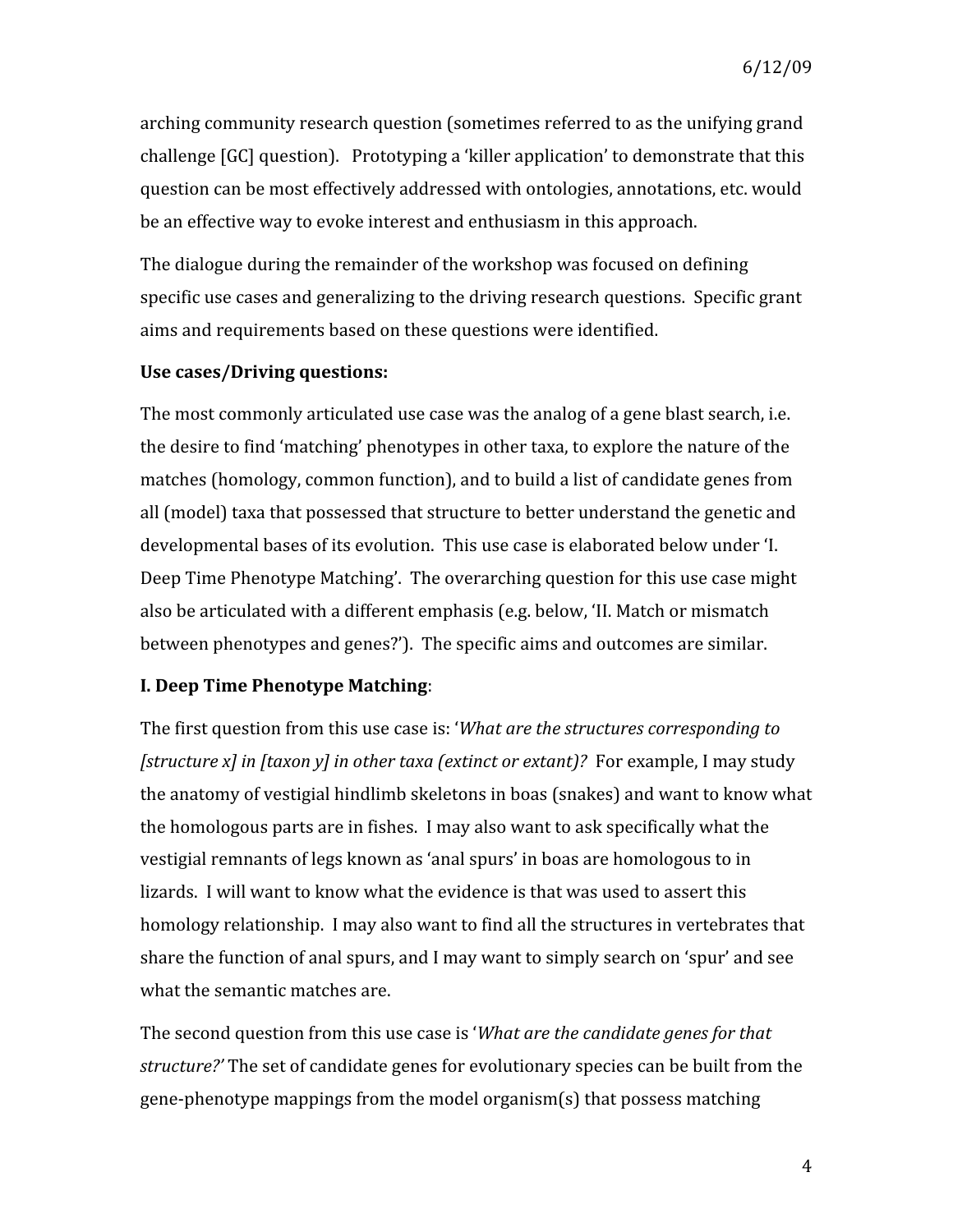structures. A related question 'What is the underlying biochemical pathway for a particular phenotype' could be solved similarly, by searching for a similar phenotype from any species where the pathway is known.

Several related use cases were suggested from a molecular approach to the data. One was 'What changes in phenotype are associated with particular changes in a protein/gene structure?' Data‐mining for correlations in gene‐phenotype data across multiple taxa and databases could potentially in the discovery of some signature for particular types of phenotypic change. Another use case was based in knowing which genes influence the phenotypes in model organisms, and searching for genes in organisms that have no homology statements relating their structures. One could then examine what phenotypic effect those genes have, using those data to assess phenotype homology in that organism.

**Requirements**: The major goal described here, of querying integrated phenotype ontologies, requires several specific aims. The first is the identification of relationships, such as homology and functional similarity, among anatomical structures from organisms across various levels of phylogeny. Correspondence among anatomical entities may be based on one or more types of similarity: homology (similarity due to common ancestry), functional similarity, and text string similarity (semantic matching). These relationships must be asserted by experts and be linked to evidence codes. Only when these relationships are in place, most likely in relation to a reference ontology at a particular node, can they be used to make assertions about phenotype across the phylogeny of life. Interoperability will require solving the technical problem of mapping homologies between those organisms where there is potential for it (i.e. where there is phenotypic overlap). Developing the tools to search for these similar phenotypes, i.e. 'phenoblasting' multiple databases, and an interface to view results is a requirement for this work.

**Expected outcome:** Phenoblast may be used to explore relationships among data across the anatomical ontologies and to find relationships among data that are linked to the anatomical structures via the ontologies (e.g., genes, developmental processes, etc.). Phenotypes that are similar due to common ancestry (homology)

5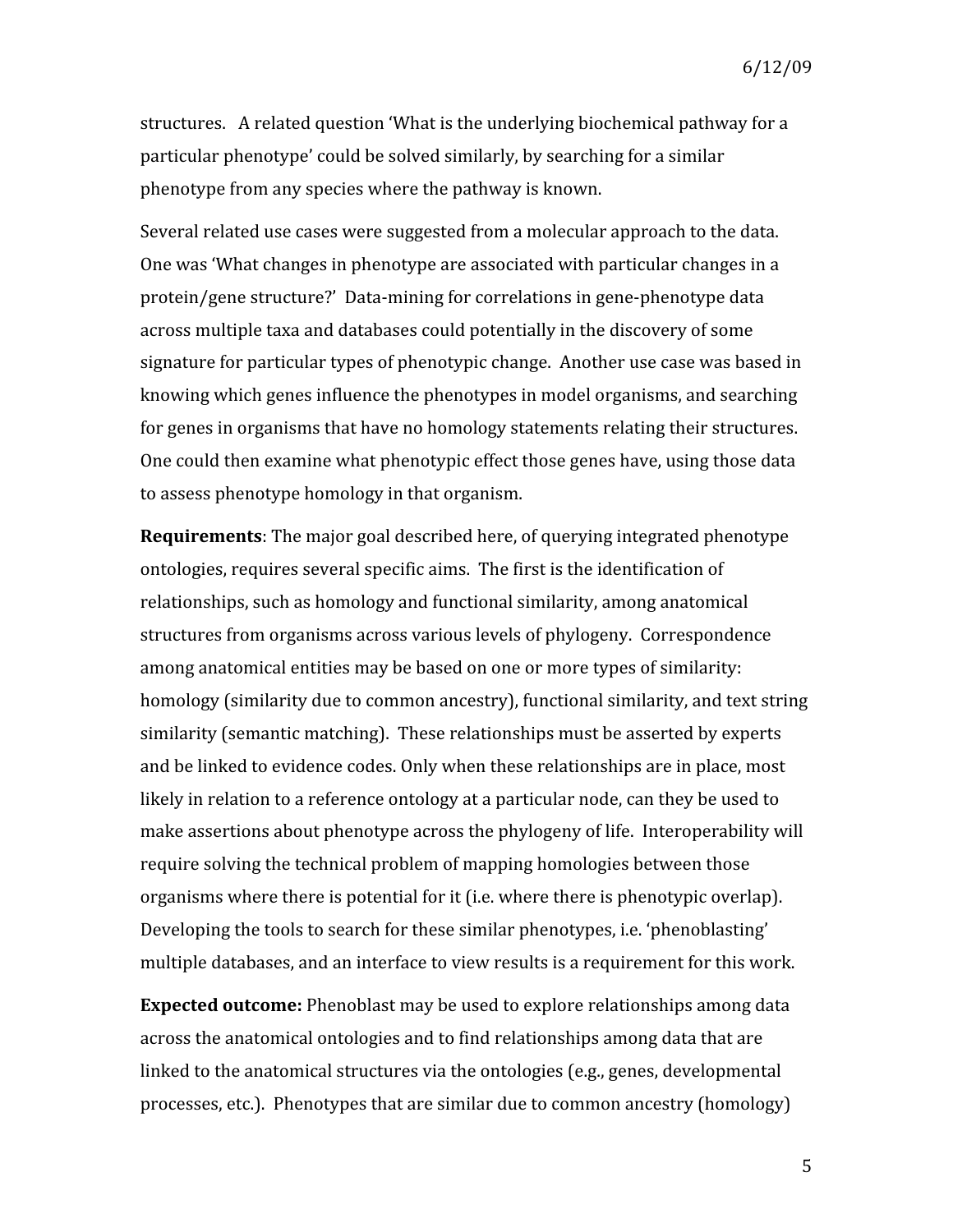can be filtered from similar phenotypes that have evolved independently (i.e. may have only functional similarity). Similarities and differences in their underlying candidate gene set, for example, can then be explored.

Moreover, given that we know how a structure has been shaped over evolutionary time (through phenoblasting over the tree), we can explore how its evolution may have been influenced by climate change by connecting to paleoclimate data. Did past climate changes result in the evolution of functionally similar structures? I.e. at particularly critical climate times, do we see the emergence of similarly functioning structures? Do they have a common or dissimilar genetic basis?

With the addition of an ontology that addresses biomechanical function, one could search for links, e.g., between body form and acceleration in fishes. This would certainly return known form‐function links, but may also highlight less obvious associations that would lead to further biomechanical research. If one had ontologies that included wing shape, taxonomy, phylogeny and flight characteristics, one could identify links between wing form and function and track these characteristics over the evolution of a lineage. This could highlight patterns of stasis and innovation in wing design. By adding courtship complexity to morphological diversity, one could query examples in which courtship complexity is inversely correlated with display ornaments. This could challenge longstanding models of the evolution of courtship and ornamentation. Finally, knowledge of homology and knowledge of similarity that is not homologous allows one to identify examples of convergence, which is a powerful tool for exploring the operation of functional constraints.

#### **II. Match or mismatch between phenotypes and genes?**

 That there is a high level of conservation in genes across disparate organisms is one of the key biological discoveries of our time. The apparent discordance, however, between the high level of genetic conservation underlying varying species phenotypes is not well understood and has not been empirically characterized. It is not clear, in fact, that there is necessarily a discrepancy in 'the phylogenetic reach' of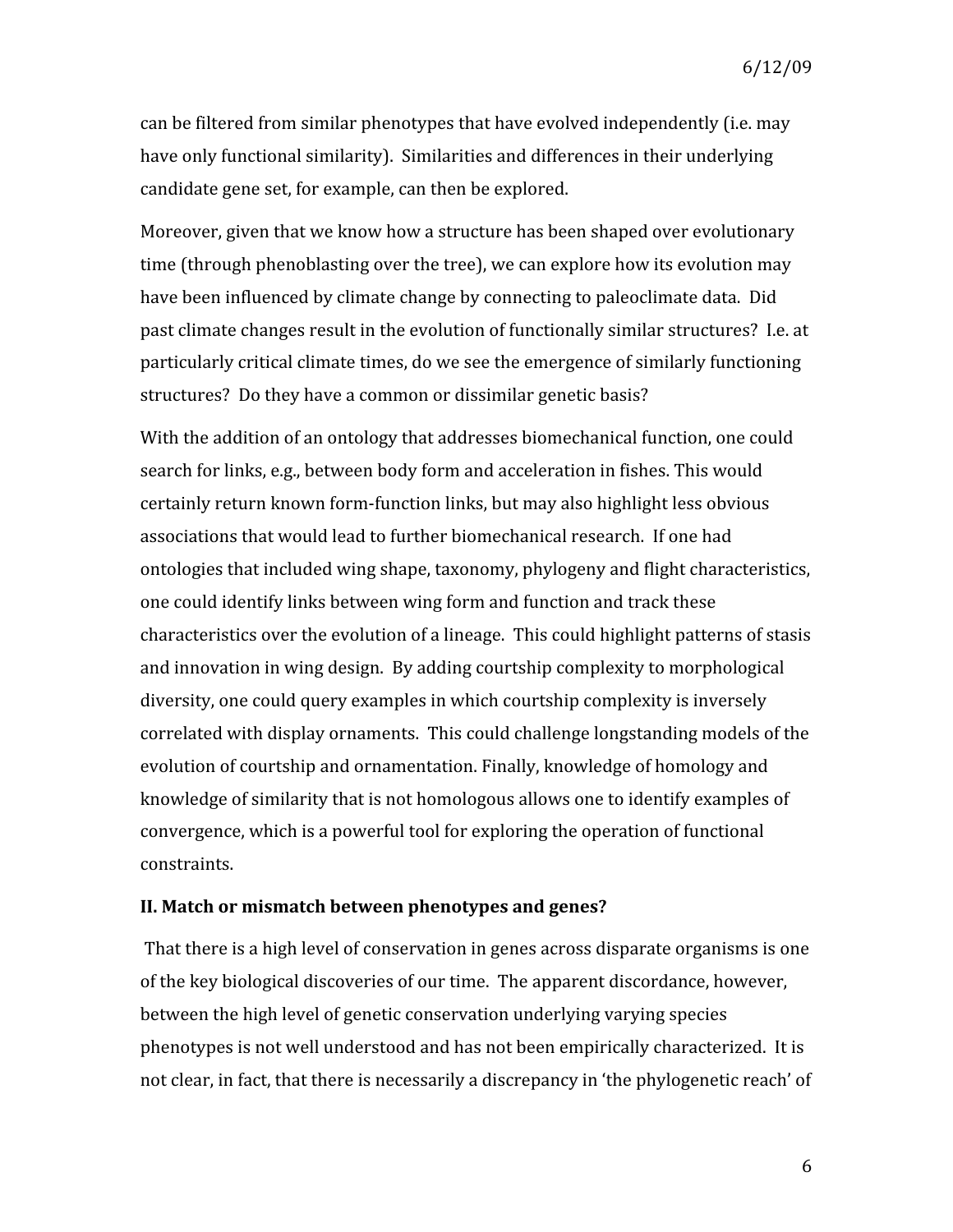gene homology vs. phenotype homology. Testing the generally accepted idea that there is a significant difference in level of gene vs. phenotype conservation will provide a major insight into the connection between genes and phenotypes during evolution. Levels of homologous gene conservation can be and have been measured using existing tools (I think), but levels of phenotype conservation have not been to date.

*How closely does the phylogenetic extent of phenotype homology match that of gene homology? I.e. is there a difference in taxonomic distance between phenotypic homologues vs. genetic homologues? What aspects of phenotype match closely, which don't? Do they scale with 'level' of homology?* 



From an evolutionary standpoint, unveiling the *large-scale patterns of phenotypic evolution against the patterns of genetic evolution* is paramount. What are the rules or tendencies of phenotypic change in evolution?

**Importance:** Comparative biology is based on relationships among entities (e.g., homology, functional similarity, etc.) that are key to evolutionary theory, which in turn is the key to integrating genomic and phenotypic information. Being able to make these assertions and linking structural information will build the foundation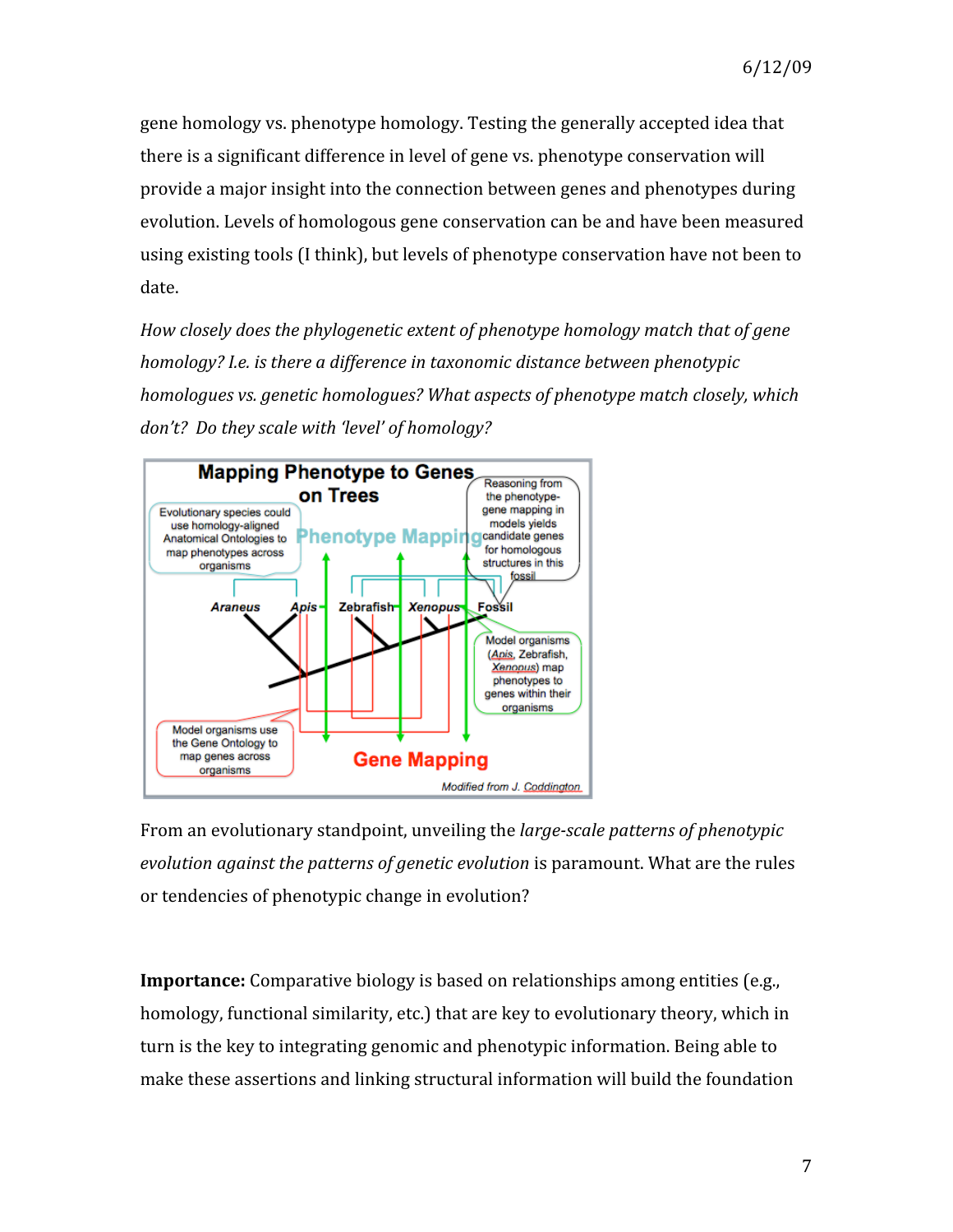that allows us to integrate genotype and phenotype, integrate extinct and extant phenotypes, function, and further, to integrate climatic changes in relation to all three. Developing the anatomy reference ontologies, homology mapping and phenoblast tool as suggested in this workshop, will not only address a broad question about the evolution of life on our planet, but it will provide immediate practical benefit to many ontology efforts, as they will have a reference to plug into/align with, and they will be able to immediately reference their work to the larger body of phenotypes (extinct and extant), genes, function, and evolution.

**Databases**: The group considered the set of databases that would enable interoperability. These include model organism databases (such as ZFIN), databases with phylogenetic information (Treebase, Paleobiology Database), databases with character data from diverse organisms such as Spider ATOL, Hymenoptera ATOL, LepTree (these data are not yet tagged with ontologies), Phenoscape, MorphBank, GenBank, and Encyclopedia of Life.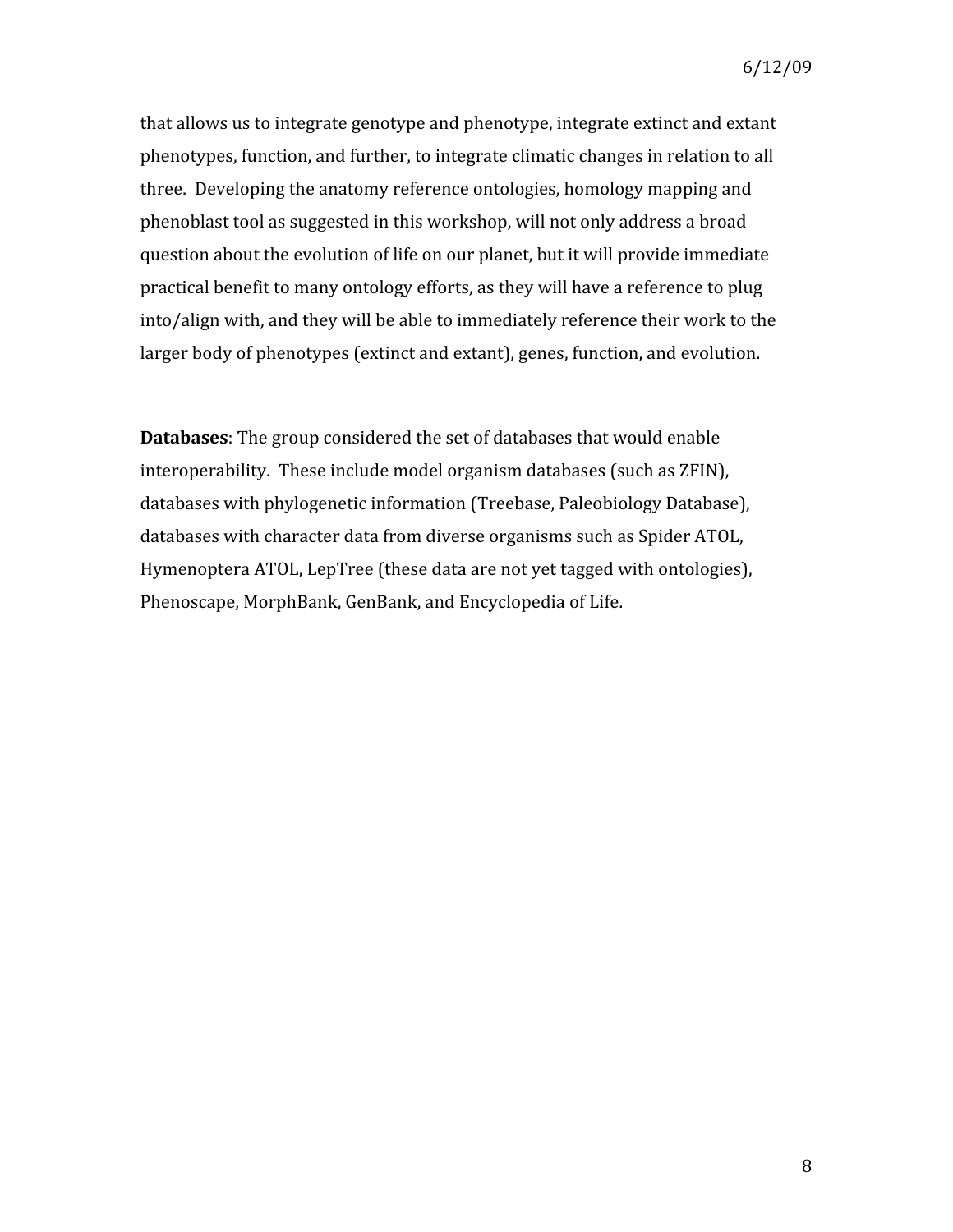# **Table 1**

| Participant         | Affiliation                                                             |  |
|---------------------|-------------------------------------------------------------------------|--|
| Judy Blake          | The Jackson Laboratory                                                  |  |
| Jonathan Coddington | Department of Entomology, Smithsonian Institution                       |  |
| Lindsay Cowell      | Duke University Medical Center                                          |  |
| <b>Andy Deans</b>   | Hymenoptera Tree of Life and Department of Entomology, North Carolina   |  |
|                     | <b>State University</b>                                                 |  |
| <b>Betsy Dumont</b> | Department of Biology, University of Massachusetts, Amherst             |  |
| Eva Huala           | The Arabidopsis Information Resource                                    |  |
| Hilmar Lapp         | Phenoscape and NESCent                                                  |  |
| Suzi Lewis          | Berkeley Bioinformatics and Ontology Project                            |  |
| Paula Mabee         | Phenoscape and Department of Biology, University of South Dakota        |  |
| Anne Maglia         | Missouri University of Science and Technology                           |  |
| <b>Austin Mast</b>  | Florida State University                                                |  |
| Peter Midford       | Phenoscape and Dept. of Ecology and Evolutionary Biology, University of |  |
|                     | Kansas                                                                  |  |
| Cyndy Parr          | Smithsonian Institution and Encyclopedia of Life                        |  |
| Greg Riccardi       | College of Information, Florida State University                        |  |
| Paul Sereno         | University of Chicago                                                   |  |
| Arlin Stoltzfus     | Center for Advanced Research in Biotechnology, University of Maryland   |  |
| <b>Todd Vision</b>  | Phenoscape, NESCent, and Department of Biology, University of North     |  |
|                     | Carolina at Chapel Hill                                                 |  |
| Peter Vize          | Department of Biology, University of Calgary                            |  |
| Monte Westerfield   | Phenoscape, Zebrafish Information Network (ZFIN) and Institute of       |  |
|                     | Neuroscience, University of Oregon                                      |  |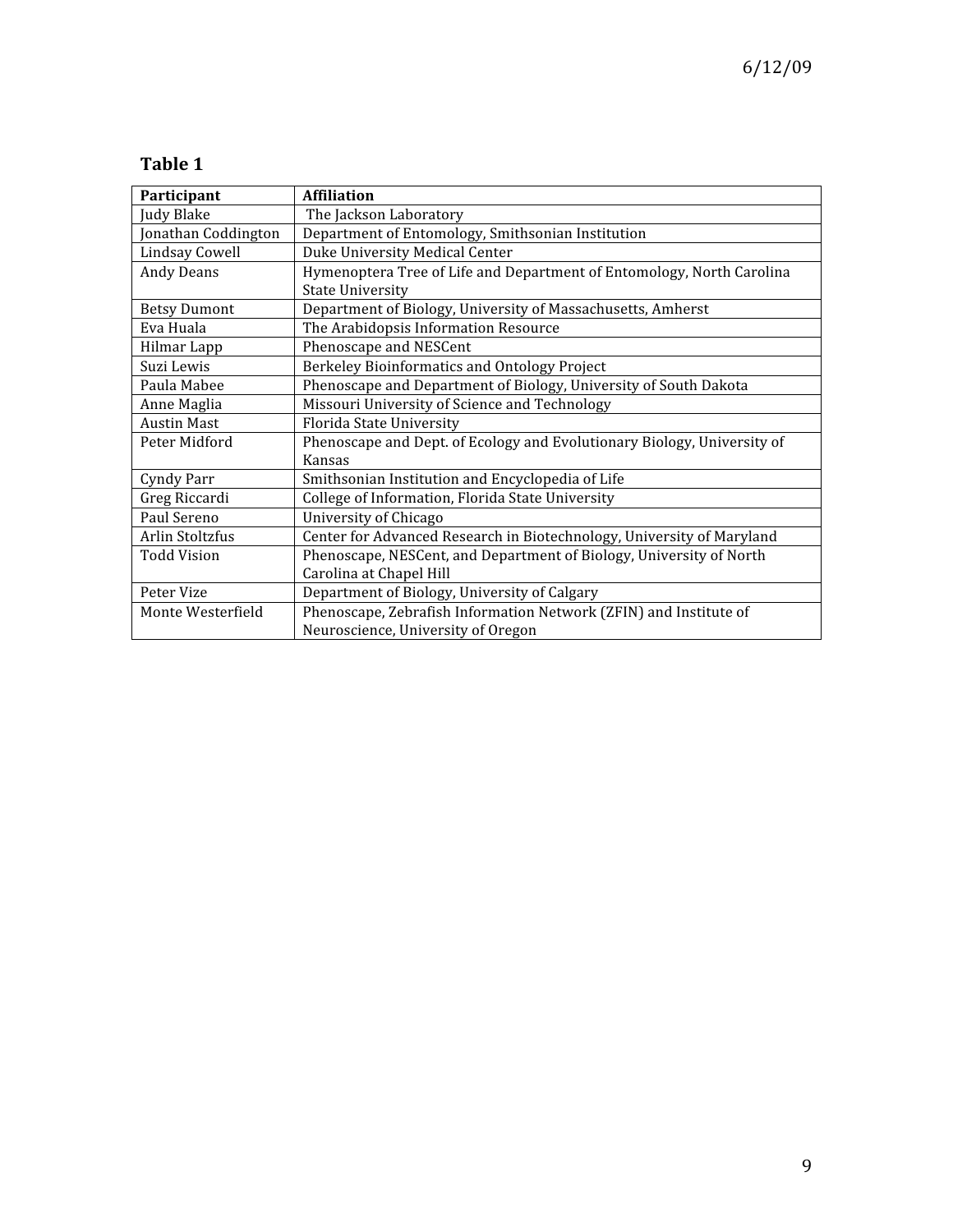**Table 2. Complete list of missing features of tools and ontologies and obstacles to data exchange and integration and community involvement.** 1

# **1A. Key gaps in tools, the lack of:**

- 9-Annotation tools (missing features)
	- o that include rich 'pick‐list' interfaces for ease of finding terms (=ontology‐provisioning interface?)
	- o collaboration, command syntax & protocol for data exchange
- 8-Ontology development tools (missing features)
	- o ontology request broker (ORB)
	- o ontology alignment tools
	- o multi‐ontology aware editing and alignment
	- o ontology term extraction from text including synonyms (=tools for converting non‐semantic data)
	- o ways to test large ontologies for gaps and/or errors in logic
	- o ways to do collaborative ontology building
- database phenotype searches
- 5-Tools to transform legacy phenotype data
- 5‐Common repository for annotations
- Automated capturing of annotations and ontology terms and a way to proof them
- Tools to do automated reasoning over primary data
- 

- 
- 
- 6‐Phenoblast ‐interfaces and mechanisms for cross‐
- 
- 
- 
- 
- Visualization tools

• A common ontology editor (obo vs. owl)

# • Alignment among anatomy ontologies (currently they are

**B. Key ontologies, the lack of:** 

- siloed) • 6-Formalized standards (e.g. file format; phenotype
- syntax) and practices
- Ontologies:
	- o Common reference ontology for anatomy at specific phylogenetic nodes, with associated homology model
	- o Taxonomic ontologies and integration with those from NCBI, Paleodb, Species 2000
	- o Functional ontologies that include whole organism processes, e.g. behavioral, biomechanical, and physiological axes
	- o Ecological/habitat ontologies
	- o Multispecies anatomy ontologies for groups of organisms with distinct body plans
	- o Ontologies that describe time (ecological, evolutionary) and space
	- o Ontologies capturing variation and variability over space, time, individuals
	- o Ontologies that capture methodologies
	- o Developmental ontology
	- o Ontology of evolutionary processes
- Higher-order ontological relations (e.g. homologous to)

<sup>&</sup>lt;sup>1</sup> The numbers in front of top items are the number of votes/ranking from our workshop.